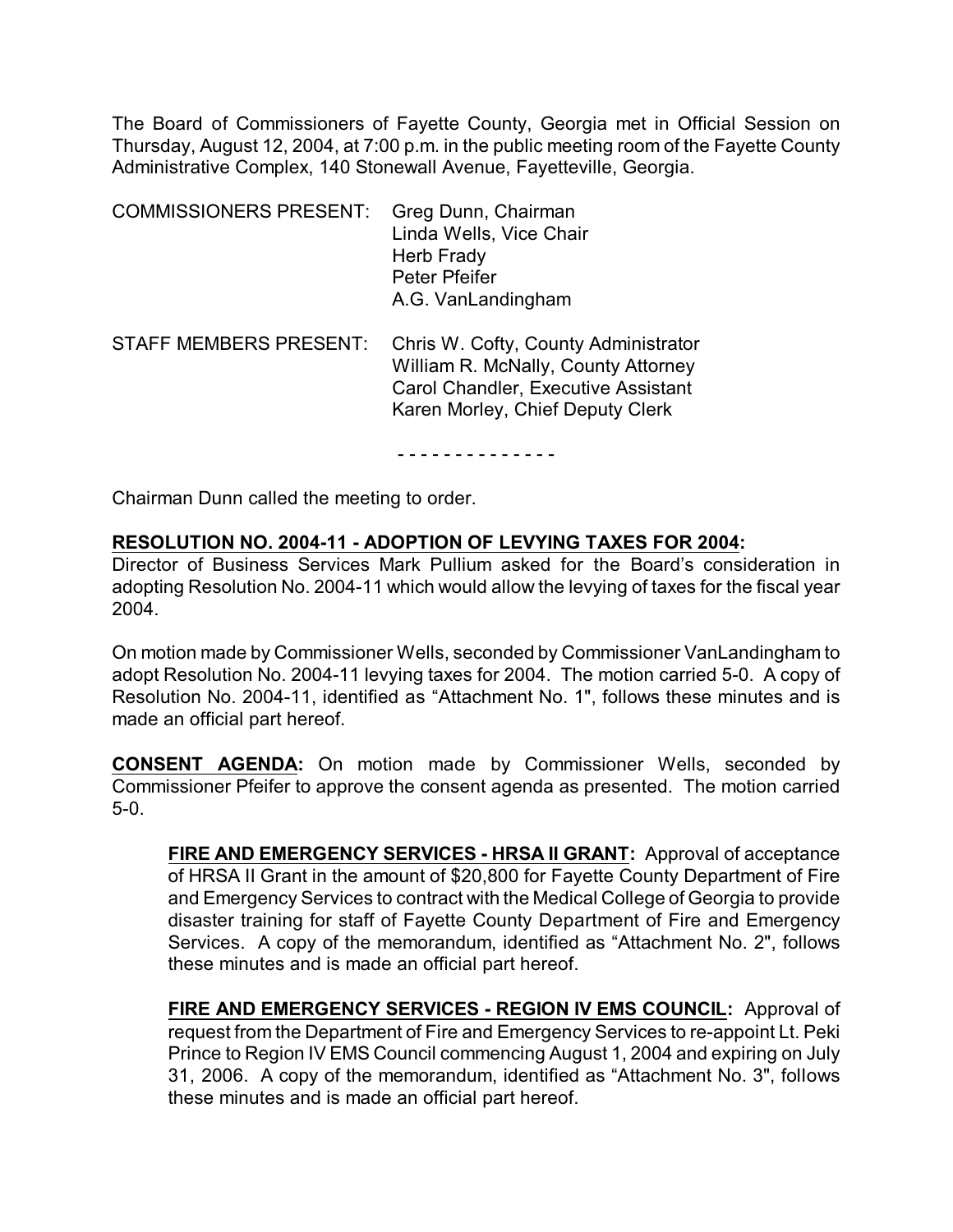**August 12, 2004 Page 2**

> **HDR ENGINEERING AGREEMENT APPROVED:** Approval of Agreement between Fayette County and HDR Engineering, Inc. for the Phase I Environmental Site Assessment for the 7.7 acre Kelly Drive Property. A copy of the Agreement, identified as "Attachment No. 4", follows these minutes and is made an official part hereto.

> **JAIL AND JUDICIAL CENTER - AGREEMENT SIEMENS BUILDING TECHNOLOGIES, INC.:** Approval of Agreement between Fayette County and Siemens Building Technologies, Inc. for completion of the maintenance of the Technical Building Systems for the Fayette County Justice Center and the Fayette County Justice Center Jail Complex. A copy of the Agreement, identified as "Attachment No. 5", follows these minutes and is made an official part hereof.

> **MINUTES:** Approval of minutes for Board of Commissioners budget workshops held on June 9, 2004 and June 10, 2004.

## **PUBLIC COMMENT:**

Members of the public are allowed up to five minutes each to address the Board on issues of concern other than those items which are on this evening's agenda.

There was none.

## **STAFF REPORTS:**

**EXECUTIVE SESSION:** Attorney McNally requested an executive session to discuss three legal items.

Chairman Dunn requested an executive session to discuss one legal item.

**EXECUTIVE SESSION:** On motion made by Commissioner Wells, seconded by Commissioner Pfeifer to adjourn to executive session to discuss four legal items. The motion carried 5-0.

**LEGAL:** Attorney McNally discussed a legal item with the Board.

On motion made by Commissioner Wells, seconded by Commissioner VanLandingham to authorize Attorney McNally to proceed in this matter. The motion carried 5-0.

**LEGAL:** Attorney McNally and Attorney Dennis Davenport discussed a legal item with the Board.

On motion made by Commissioner Wells, seconded by Commissioner VanLandingham to authorize Attorney McNally and Attorney Davenport to proceed in this matter. The motion carried 5-0.